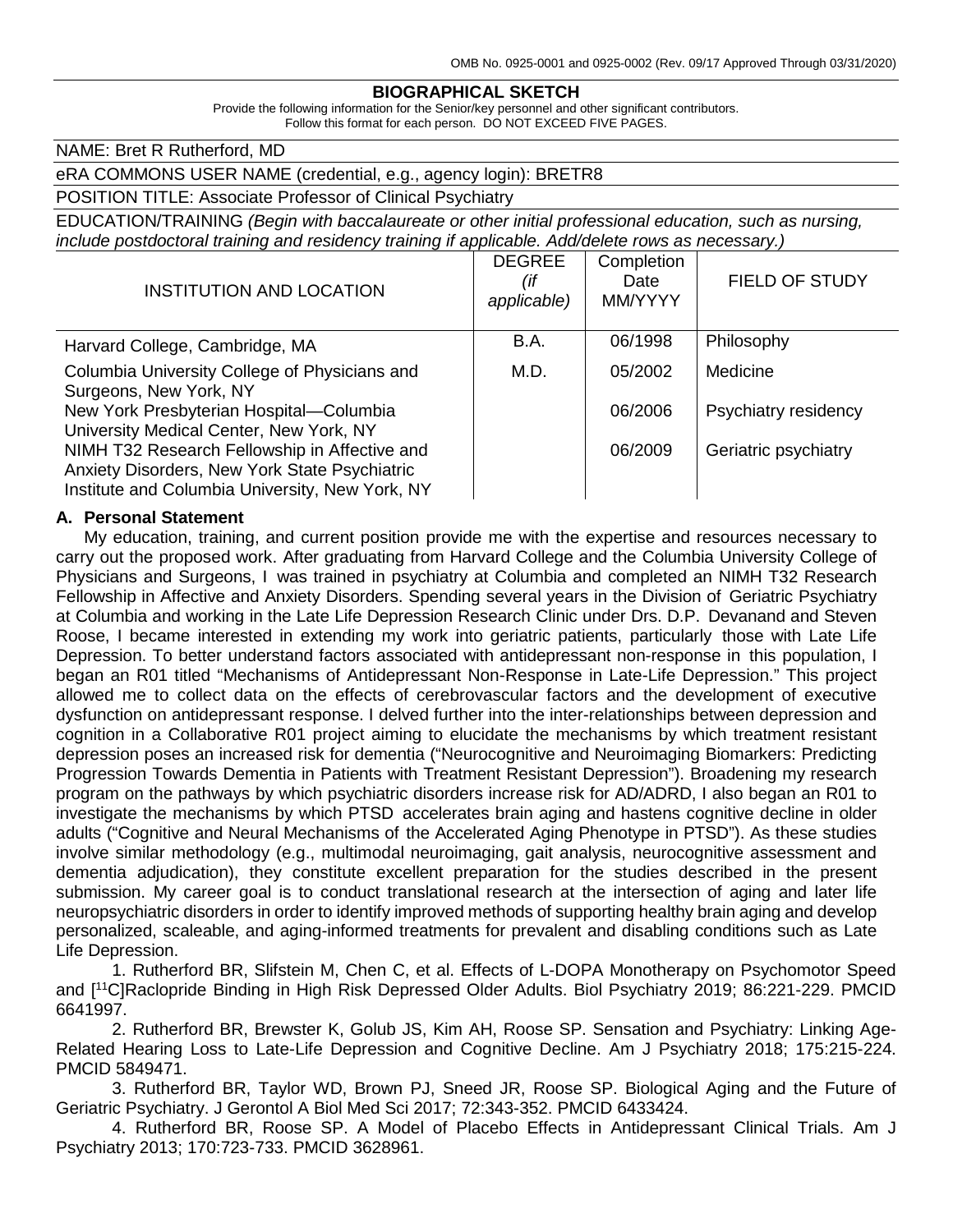# **B. Positions and Honors**

#### **Positions and employment**

- 2002-2003 Internship in Internal Medicine, Columbia University College of Physicians and Surgeons, New York Presbyterian Hospital-Columbia Campus, New York, NY.
- 2003-2006 Residency in Psychiatry, Columbia University College of Physicians and Surgeons, New York State Psychiatric Institute, New York Presbyterian Hospital-Columbia Campus, New York, NY.

2006-2009 NIMH Research Fellow in Affective, Anxiety, and Eating Disorders, Columbia University College of Physicians and Surgeons, New York State Psychiatric Institute, New York, NY.

- 2009-2014 Assistant Professor of Clinical Psychiatry, Department of Psychiatry, Columbia University College of Physicians and Surgeons, New York, NY.
- 2009-2016 Co-Director of Combined Treatment with Psychotherapy and Medication course provided to PGY III and IV psychiatry residents.
- 2014-2016 Herbert Irving Assistant Professor of Psychiatry, Department of Psychiatry, Columbia University College of Physicians and Surgeons, New York, NY.
- 2009-pres. Director of Geriatric Psychiatry course provided to PGY III and IV psychiatry residents.
- 2009-pres. Research Psychiatrist, Research Foundation for Mental Hygiene, New York State Psychiatric Institute, New York, NY.
- 2012-pres. Assistant Director, House Staff Mental Health Service, Columbia University Medical Center, New York, NY.
- 2016-pres. Associate Professor of Clinical Psychiatry, Department of Psychiatry, Columbia University College of Physicians and Surgeons, New York, NY.
- 2016-pres. Director, Neurobiology and Therapeutics of Aging Division, Columbia University Department of **Psychiatry**
- 2018-pres. Co-Director, Area: Brain Aging and Mental Health, Columbia University Department of Psychiatry

## **Honors**

| 1998 | Cum Laude General Studies, Harvard College, Cambridge, MA                                   |
|------|---------------------------------------------------------------------------------------------|
| 2002 | Alpha Omega Alpha, Columbia University College of Physicians and Surgeons, New York, NY     |
| 2005 | Chief Resident, New York State Psychiatric Institute, New York, NY                          |
| 2006 | Samuel Perry Research Award, Columbia University, New York, NY                              |
| 2007 | American Psychiatric Association Research Colloquium for Junior Investigators               |
| 2007 | American Society of Clinical Psychopharm. Workshop on Clinical Trials in Psychopharmacology |
| 2014 | Herbert Irving Scholarship for 2014-17, Irving CTSA, New York, NY                           |
|      |                                                                                             |

## **C. Contributions to Science**

1. Elucidating the mechanisms linking age-related hearing impairment (ARHL), Late Life Depression (LLD), and cognitive decline. A major focus of my work for the past three years was inspired through the work of Frank Lin (Consultant on this proposal), among others, who rigorously documented the risk age-related hearing loss poses for cognitive decline and dementia. Along with a multidisciplinary team of colleagues at Columbia, I began by publishing on the hearing-cognition relationship myself, but I soon moved to ask the relatively unstudied question of whether LLD may also be among the adverse neuropsychiatric implications of ARHL. Similar to the case with dementia, we found in multiple data sets that ARHL dramatically increases risk for incident LLD, even when the magnitude of hearing loss is very modest. Moving beyond epidemiologic data, I became interested in investigating the pathophysiologic mechanisms linking ARHL, LLD, and dementia, particularly given that these three prevalent conditions in older adults are so inter-related. In an ongoing NIA-funded R21 project, I have investigated executive dysfunction at both behavioral and neural levels of analysis as a potential link between ARHL, LLD, and dementia that may also be a critical therapeutic target. In other work, I have extended my laboratory's work on mobility impairments associated with LLD and other psychiatric conditions of later life to ask whether alterations in gait kinematics may also mediate some of the risk posed by ARHL, especially when it is comorbid with LLD. Few if any other research groups are currently employing this type of mechanistic approach to study ARHL, LLD, and dementia.

1. Rutherford BR, Brewster K, Golub JS, Kim AH, Roose SP. Sensation and Psychiatry: Linking Age-Related Hearing Loss to Late-Life Depression and Cognitive Decline. Am J Psychiatry 2018; 175:215-224. PMCID 5849471.

2. Brewster KK, Ciarleglio A, Brown PJ, Chen C, Kim HO, Golub JS, Rutherford BR. Age-Related Hearing Loss and its Association with Depression in Later Life. Am J Geriatr Psychiatry 2018; 26:788-796. PMCID 6008216.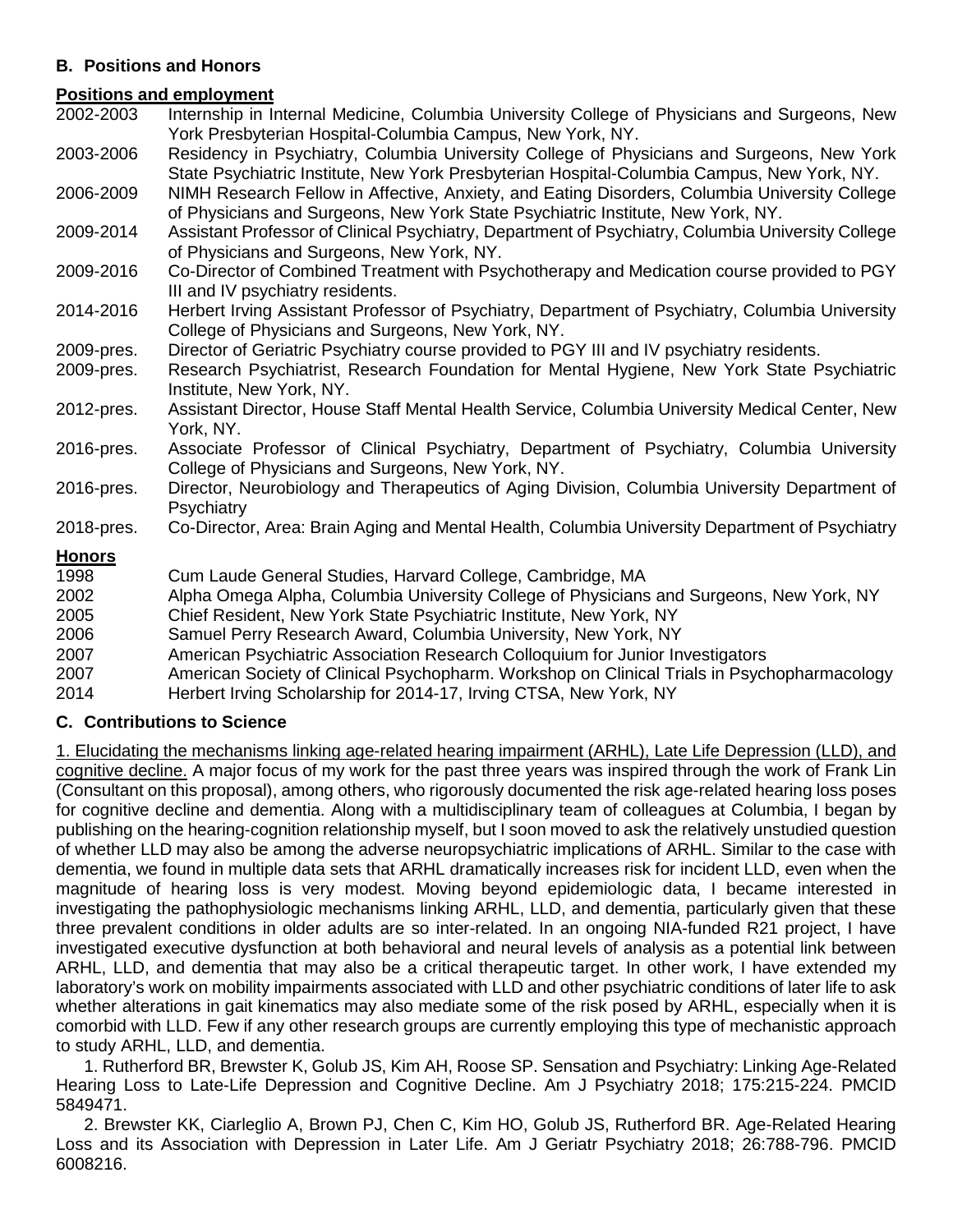3. Golub JS, Brewster KK, Brickman AM, Ciarleglio AJ, Kim AH, Luchsinger JA, Rutherford BR. Audiometric Age-Related Hearing Loss is Associated with Depressive Symptoms in Hispanics. JAMA Otolaryngol 2019; 145:132-139. PMCID 6396846.

4. Golub JS, Brewster KK, Brickman AM, Ciarleglio AJ, Kim AH, Luchsinger JA, Rutherford BR. Subclinical Hearing Loss is Associated with Depressive Symptoms. In Press, Am J Geriatr Psychiatry.

2. Developing Precision Interventions for Late Life Depression. More broadly, much of my work focuses on Late Life Depression (LLD), which affects 8-25% of older adults, is a leading cause of morbidity and mortality in this population, and is difficult to treat effectively. Historically, treatments for LLD have been based on pathophysiologic models of depression in younger adults and have been efficacy-tested in clinical trials mostly enrolling younger patients. As development and validation of the Vascular Depression Hypothesis in the 1990s made clear, distinct processes (e.g., cerebrovascular aging and development of deep white matter hyperintensities [WMH]) may cause and perpetuate depressive disorders in later life as compared to earlier in the life course. More recently, I have identified other processes, such as dopaminergic decline and development of the syndrome of frailty, that may be pathophysiologic routes to developing or perpetuating LLD. By developing precision interventions for these age-related disease mechanisms and testing them in etiologically homogenous patient samples, I hope to achieve better outcomes for older adults.

1. Rutherford BR, Slifstein M, Chen C, et al. Effects of L-DOPA Monotherapy on Psychomotor Speed and [ 11C]Raclopride Binding in High Risk Depressed Older Adults. Biol Psychiatry 2019; 86:221-229. PMCID 6641997.

2. Wang Y, Bernanke J, Peterson BS, McGrath P, Stewart J, Chen Y, Lee S, Wall M, Bastidas V, Hong S, Rutherford BR, Hellerstein DJ, Posner J. The Association between Antidepressant Treatment and Brain Connectivity across Two Double-Blind, Placebo-Controlled Clinical Trials: a treatment mechanism study. Lancet Psychiatry 2019; 6:667-674. PMCID 6937159.

3. Rutherford BR, Choi J, Slifstein M, O'Boyle K, Abi-Dargham A, Brown PJ, Wall MW, Vanegas-Arroyave N, Sakhardande J, Stern Y, Roose SP. Neuroanatomical Predictors of L-DOPA Response in Older Adults with Psychomotor Slowing and Depression: A Pilot Study. In Press, J Affect Disord. PMC Journal—In Process.

4. Brown PJ, Brennan N, Ciarleglio A, Chen C, Garcia CM, Gomez S, Roose SP, Rutherford BR, et al. Declining Skeletal Muscle Mitochondrial Function Associated with Increased Risk of Depression in Later Life. In Press, Am J Geriatr Psychiatry. PMC Journal—In Process.

3. Understanding the Influence of Psychiatric Illness on Trajectories of Aging. Advances in methods of measuring biological aging have made it possible to identify and intervene when individuals depart from normative aging trajectories to restore healthy aging and maximize the independent functioning of older adults. The occurrence of psychiatric disorders such as depression, schizophrenia, and PTSD across the lifespan have been associated with premature medical morbidity and indices of accelerated aging such as decreased leukocyte telomere length, increased levels of inflammation, and increased oxidative stress. My recent collaborations and NIH-funded grants focus on characterizing how psychiatric disorders influence aging-related processes such as vasculopathy, inflammation, and cellular senescence to confer increased vulnerability for developing the biological syndrome of frailty and adverse health outcomes.

1. Rutherford BR, Taylor WD, Brown PJ, Sneed JR, Roose SP. Biological Aging and the Future of Geriatric Psychiatry. J Gerontol A Biol Med Sci 2017; 72:343-352. PMCID 6433424.

2. Brown PJ, Rutherford B, Yaffe K, Tandler J, Ray JL, Pott E, Chung S, Roose SP. The Depressed Frail Phenotype: The Clinical Manifestation of Increased Biological Aging. Am J Geriatr Psychiatry 2016; 24:1084- 1094. PMCID 5069140.

3. Brown PJ, Roose SP, Zhang J, Wall M, Rutherford BR, Ayonayon HN, Butters MA, Harris T, Newman AB, Satterfield S, Simonsick EM, Yaffe K. Inflammation, Depression, and Slow Gait: A High Mortality Phenotype in Later Life. J Gerontol Med Sci 2016; 71:221-227. PMCID 4723663.

4. Brown PJ, Fieo R, Roose SP, Liu X, Sneed JR, Rutherford BR, Devanand DP, Avlund K. Frailty and depression in older adults: A high-risk clinical population. Am J Geriatr Psychiatry 2014; 22:1083-1095. PMCID 3930630.

4. Placebo Effects in Depression. My early work focused on identifying the mechanisms of placebo effects in treatments for Major Depressive Disorder. High placebo response rates hamper efforts to detect signals of efficacy for new antidepressant medications in the drug development setting, but in clinical practice, enhancing the factors responsible for placebo response may represent a strategy for improving antidepressant treatments. I have conducted a series of meta-analyses, novel clinical trials, and neuroimaging studies to begin disentangling and identifying the disparate sources of placebo response in antidepressant treatments. This work has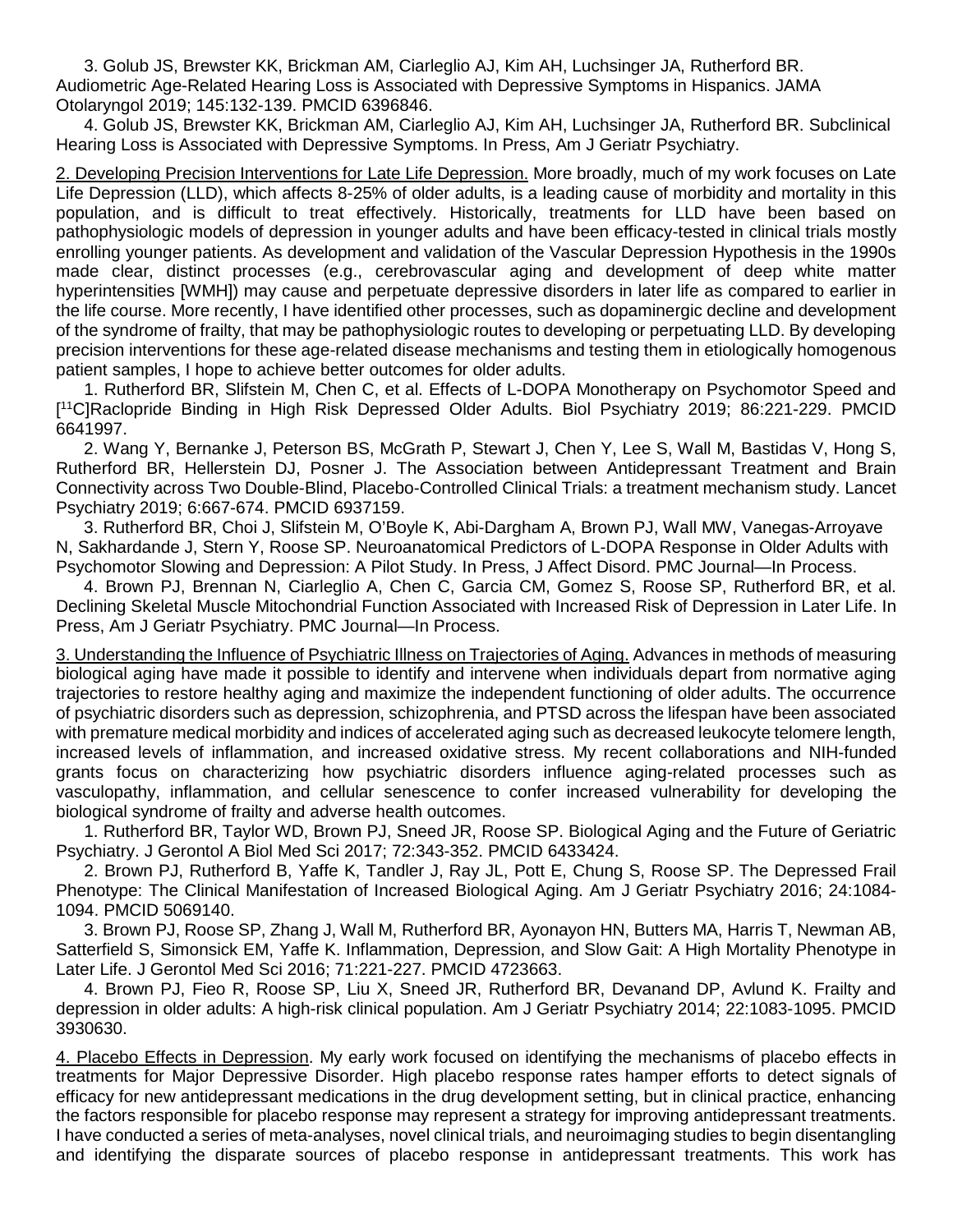specifically examined on the contributions of patient expectancy (patients' beliefs about whether and to what degree a treatment will help them) and therapeutic contact with health care staff as major drivers of placebo effects. Results from these studies have significant implications for the design of Phase III antidepressant trials as well as optimal clinical management strategies for patients with depression. My work on placebo effects led to the publication of a conceptual model for placebo response in antidepressant trials that has become influential in the field.

1. Zilcha-Mano S, Wang Z, Peterson B, Wall MM, Chen Y, Wager TD, Brown PJ, Roose SP, Rutherford BR. Neural Mechanisms of Expectancy-Based Placebo Effects in Antidepressant Clinical Trials. J Psychiatr Res 2019; 116:19-25. PMCID 6790474.

2. Rutherford BR, Wall MM, Brown PJ, Choo TH, Wager TD, Peterson BS, Chung S, Kirsch I, Roose SP. Patient Expectancy as a Mediator of Placebo Effects in Antidepressant Clinical Trials. Am J Psychiatry 2017; 174:135-142. PMCID 5288269.

3. Rutherford BR, Pott E, Tandler JM, Wall MM, Roose SP, Lieberman JA. Placebo Response in Antipsychotic Clinical Trials: A Meta-Analysis. JAMA Psychiatry 2014; 71:1409-1421. PMCID 4256120.

4. Rutherford BR, Sneed JR, Tandler J, Peterson BS, Roose SP. Deconstructing Pediatric Depression Trials: An Analysis of the Effects of Expectancy and Therapeutic Contact. J Am Acad Child Adolesc Psychiatry 2011; 50:782-795. PMCID 3143372.

5. Randomized controlled trial methodology and study design factors influencing treatment response. My colleagues and I been leaders in characterizing how study design features influence treatment response across diagnostic categories. We have utilized hierarchical linear modeling techniques to parcel out the variance in treatment response attributable to study design features, allowing for the development of improved methodology capable of enhancing signal detection. For example, we have shown in antidepressant clinical trials that higher probabilities of receiving active medication as opposed to placebo greatly increases medication response rates. More contact with health care personnel greatly increases placebo response in antidepressant trials while leaving medication response relatively unaffected, a pattern which greatly diminishes drug-placebo effect sizes. Our work has also been important in assisting practicing clinicians to understand the literature and select appropriate studies on which to base treatment decisions.

1. Roose SP, Rutherford BR, Wall MW, Thase ME. Practicing Evidence Based Medicine in an Era of High Placebo Response: The Number-Needed-to-Treat Reconsidered. Br J Psychiatry 2016; 208:416-420. PMCID 4853640.

2. Rutherford BR, Bailey VS, Schneier FR, Pott E, Brown PJ, Roose SP. Influence of Study Design on Treatment Response in Anxiety Disorder Clinical Trials. Depress Anxiety 2015; 32:944-957. PMCID 4922308.

3. Rutherford BR, Sneed JR, Roose SP. Does Differential Drop-Out Explain the Influence of Study Design on Antidepressant Response? A Meta-Analysis. J Aff Disord 2012; 140:57-65. PMCID 3586309.

4. Rutherford BR, Cooper TM, Persaud A, Brown PJ, Sneed JR, Roose SP. Less is More in Antidepressant Clinical Trials: A Meta-Analysis of the Effect of Visit Frequency on Treatment Response and Drop-out. J Clin Psychiatry 2013; 74:703-715. PMCID 3898620.

## **Complete List of Published Work in MyBibliography:**

[http://www.ncbi.nlm.nih.gov/sites/myncbi/bret.rutherford.1/bibliography/40493618/public/?sort=date&directi](http://www.ncbi.nlm.nih.gov/sites/myncbi/bret.rutherford.1/bibliography/40493618/public/?sort=date&direction=ascending) [on=ascending](http://www.ncbi.nlm.nih.gov/sites/myncbi/bret.rutherford.1/bibliography/40493618/public/?sort=date&direction=ascending)

## **D. Additional Information: Research Support and/or Scholastic Performance**

## **Ongoing Research Support**

R33 MH110029 Rutherford (PI) 12/15/18-11/30/21 NIMH

Targeting Dopaminergic Mechanisms of Slowing to Improve Late Life Depression

Goal: This project tests whether administering levodopa to older depressed patients increases striatal dopamine release and increases processing speed and gait speed. Engaging these molecular and functional targets is hypothesized to result in depressive symptom improvement.

Role: Principal Investigator.

R01 MH111596 Rutherford (PI) 07/01/17-06/30/22 NIMH

Cognitive and Neural Mechanisms of the Accelerated Aging Phenotype in PTSD